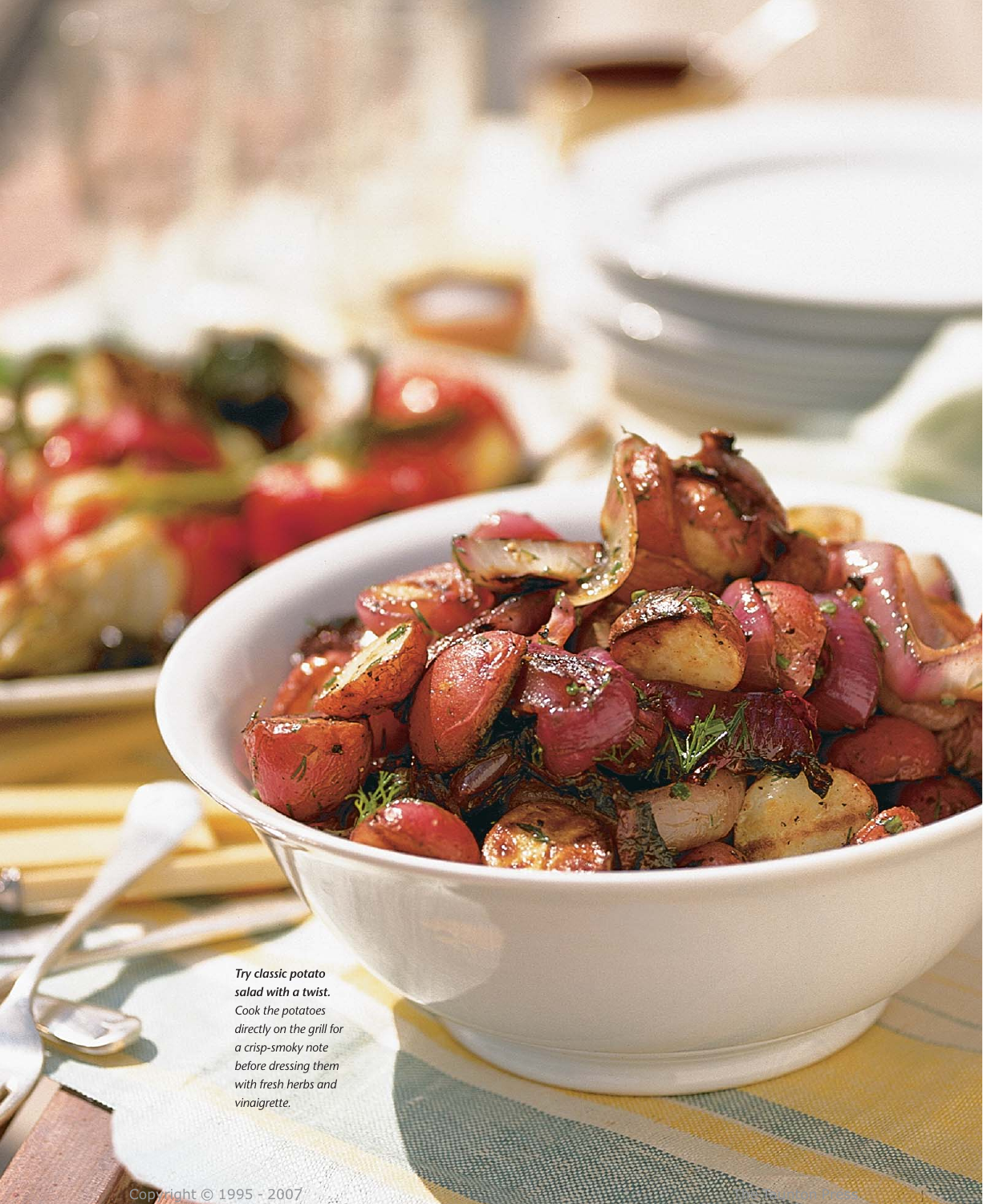# Smoky-Sweet Grilled Vegetables

Almost any vegetable tastes great hot off the fire. Try them in appetizers, side dishes, or with pasta as a main dish.

#### **BY MOLLY STEVENS**

f it weren't for outdoor grilling, we'd rarely eat dinner at our house during the summer. When daylight lasts well into the evening, it's almost impossible for me to come inside to the kitchen to cook. Besides, food always tastes better on the grill. Sometimes all I can manage is to brush some onion slices with oil and throw them on the fire. Other times, I'm more energetic—I'll grill an assortment of vegetables and make a colorful antipasto, or make mixed vegetable kebabs, which become a whole meal if I serve them with thick slices of lightly grilled country bread. I also like to grill vegetables to add to other ingredients, such as pasta, couscous, or rice. I<sub>day</sub>

## **PICK YOUR FAVORITE PRODUCE; ALMOST ANY VEGETABLE WILL WORK**

There's wide room for improvisation when cooking vegetables on the grill—just pick what looks best in your garden or at the farmstand. Tender, quickcooking vegetables are the easiest to work with, and they yield the most satisfying results because you can be sure they'll cook thoroughly. Some of my favorites are bell peppers, eggplant, and mushrooms, but the real winner for me is any type of onion. Leeks develop wonderful pink colors and sweet flavors, baby onions lined up on a skewer explode and caramelize, and red



*Onion slices get skewered for security. The rings stay together so it's easier to turn the slices on the grill.*

onion rings tossed with olive oil and rosemary are a delicious accompaniment to grilled chicken.

#### **OIL YOUR VEGETABLES FOR FLAVOR AND FUSS-FREE GRILLING**

Since vegetables are virtually fat-free, they need to be brushed with oil to prevent them from sticking to the grill. I like to use a good-quality olive oil, along with a handful of fresh thyme, rosemary, or oregano, and plenty of salt and freshly ground black pepper. A squeeze of lemon can add a bright note, too. Sometimes it's fun to combine an intense oil, such as toasted sesame or chile oil, with a neutral oil and throw in some minced garlic, ginger, chiles, or dried spices, such as ground cumin or coriander. But be careful not to overpower the vegetables with too much strong spice.

I use three methods of coating vegetables with oil: • The simplest and neatest is to put the vegetables in a bowl, drizzle with oil, season, and toss to coat.

• You can also put the vegetables on a tray and brush them lightly with oil that's already seasoned. • For long, thin vegetables, such as asparagus and scallions, pour a bit of oil into the palms of your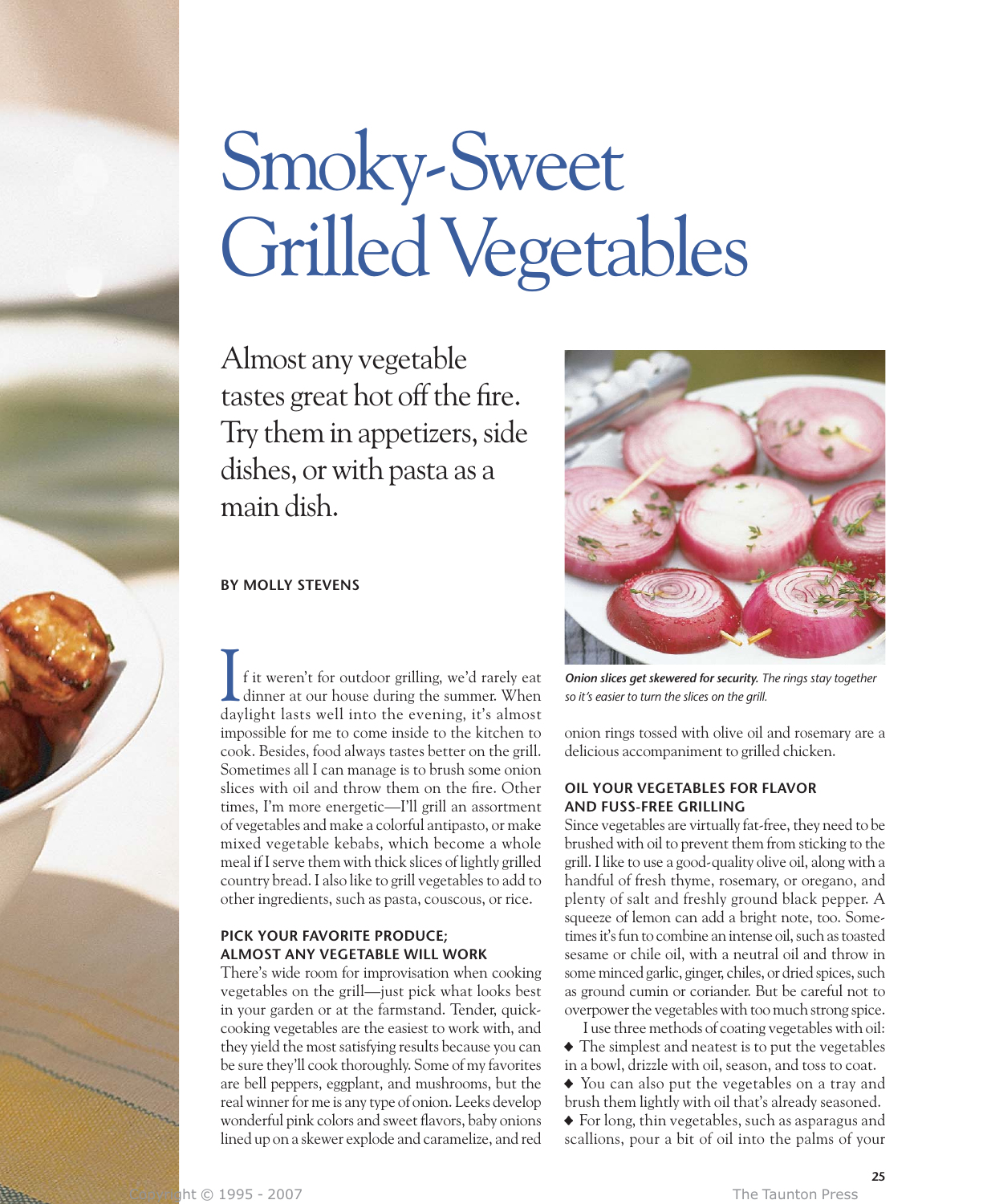#### **TURN PLAIN GRILLED VEGETABLES INTO STAR DISHES**

While summer vegetables straight off the grill need no further fiddling, I often add accents to brighten flavors and make the simple vegetables feel like full-fledged main or side dishes.

• Add a splash of balsamic vinegar and a few chopped chives.

◆ Squeeze on some fresh lemon juice and sprinkle with a handful of chopped fresh herbs, such as parsley, tarragon, and basil.

• Drizzle with superfruity extra-virgin olive oil or an oil infused with citrus, herbs, or chiles.

• Dress with a loose pesto sauce of basil, olive oil, and Parmesan.

◆ Serve with pungent garlic mayonnaise or olive paste.

• Sprinkle with grated pecorino romano, Parmesan, or crumbled feta or goat cheese.

◆ Top with toasted chopped walnuts and a bit of walnut oil.

hands and rub each stalk to lightly coat it.

If I'm planning ahead, I let the vegetables marinate in seasoned oil for a few hours before grilling.

## **A WELL-PLACED SKEWER MAKES HANDLING MUCH EASIER**

Skewering vegetables in some manner makes it much easier to move them around and turn them on the grill. Also, small vegetables won't fall through the grill bars and into the fire if they're bound together on a skewer. Bamboo skewers are my favorites, since they're slender and don't make big holes in the vegetables, but you should first soak them in water for about 20 minutes to keep the tips from burning.

When constructing kebabs, keep in mind the cooking times of the different vegetables. I think it's best to put only one type of vegetable on each skewer and serve each person two or three small kebabs. For round vegetables, like button mushrooms or small onions, try inserting two thin parallel skewers so the vegetables won't spin when you turn them. A good tip for onion rounds is to insert a toothpick or short skewer through the center to keep the rings together during cooking.

#### **GRILL POSITION MEANS CONTROLLING THE COOKING TIME**

Your fire should be medium hot; the coals should be covered with gray ash but still have a red glow. Cook vegetables over direct heat, but don't crowd them or they'll cook unevenly. You can use crowding to your advantage, however, if the vegetables are done too soon. Push them off to the side and bunch them together. This slows the cooking but keeps the vegetables moist and warm.

#### **VEGETABLES ARE DONE WHEN THEY'RE TENDER AND LIGHTLY CHARRED**

Cooking times will vary quite a bit, depending on your grill, the weather, and the size of the vegetables, so you need to develop a good sense of when each one is done. Vegetables are cooked properly when they're soft enough to be pierced easily with a fork or the tip of a knife but they still have some "bite" to them. And of course you can always take something off the grill, blow on it to cool, and do a taste-test.

While you want a little smoke and char to flavor the vegetables, it's easy to overchar them if the grill is too hot. This develops bitter flavors and also makes it difficult to cook the vegetables all the way through, since the heavy char creates a heat barrier.

**The most important thing about grilling anything is to watch the grill closely.** Each grill has its quirks, and every fire is slightly different. Only by careful tending and by responding to hot spots or flare-ups will you know the pleasure of a plateful of moist, smoky-sweet, warm-from-the-fire grilled vegetables—the perfect summer meal.



*Grilling stuffed mushrooms is an unusual technique—and the results are unusually delicious. Serve the mushrooms alone as an hors d'oeuvre or with mixed greens as a first course.*

Vegetables go straight from the grill to the serving bowl in *this hearty pasta recipe, with just a quick chop on the way.*



**26** FINE COOKING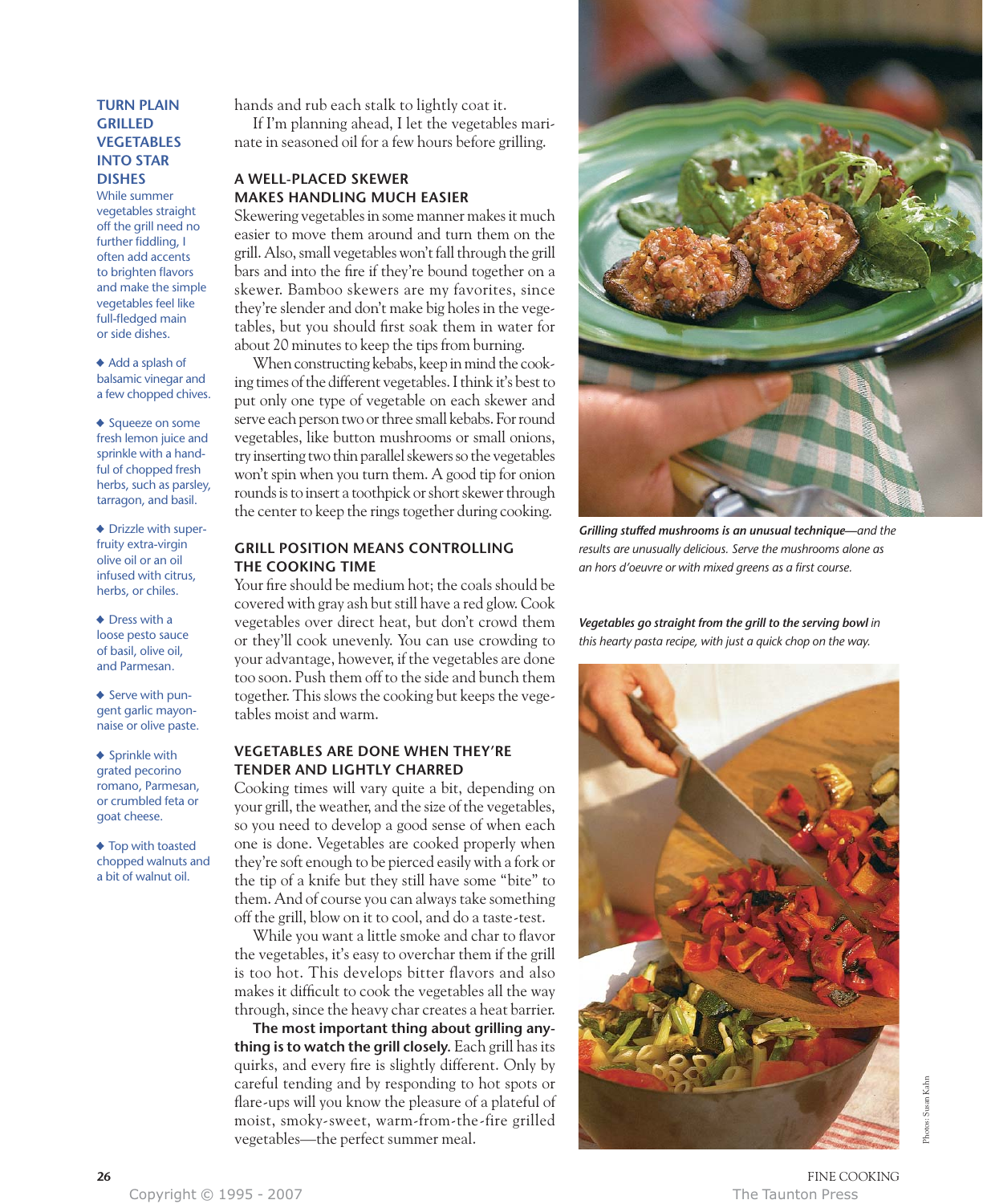

#### **Grilled Potato Salad**

This salad is best made with truly new potatoes, but if you can't find the babies, use larger red-skinned potatoes: just blanch them first in boiling water for a few minutes until barely fork-tender. *Serves four to six.*

- *3 small red onions (about 1 lb. total), cut into 1⁄2-inch rounds 2 Tbs. olive oil, more as needed*
- *11⁄2 lb. baby new potatoes, halved (unless tiny)*
- *2 tsp. fresh thyme leaves*
- *Salt and freshly ground black pepper to taste*
- *1⁄4 cup mixed chopped fresh herbs (choose from parsley, tarragon, dill, chervil, basil, chives)*

**FOR THE VINAIGRETTE:** *1 tsp. Dijon mustard 3 Tbs. white-wine vinegar 6 Tbs. extra-virgin olive oil*

Skewer the onion rounds with toothpicks to secure them. Brush the onions with olive oil and toss the potatoes with more oil, thyme, salt, and pepper. If your potatoes are very small, slide them onto skewers. Grill over mediumlow heat for 15 to 20 min., turning occasionally, until browned on the outside and very tender inside.

Meanwhile, whisk together the mustard, vinegar, salt, and pepper. Slowly whisk in the olive oil; taste and adjust seasonings.

When the vegetables are done, remove the toothpicks and toss the onions and potatoes with the vinaigrette until coated, and then toss with the herbs. Taste and add more salt and pepper if necessary; serve warm.

## **Grilled Mushrooms with Sage, Parmesan & Prosciutto**

Portobellos or large shiitakes are ideal for this recipe, but good-size button mushrooms will work just as well. *Serves four to six as an appetizer.*

*1⁄4 cup freshly grated Parmesan cheese*

*3 oz. prosciutto, sliced and chopped fine 1 tsp. minced fresh sage, or 1⁄2 tsp. crumbled dry sage 1⁄3 cup olive oil*

*Juice of 1 lemon*

*1 lb. small portobello, large shiitake, or large button mushrooms (or a combination), stemmed and wiped clean Salt and freshly ground black pepper to taste Mixed salad greens (optional) (Continued)*

# **Any grill is fine (as long as it's clean)**

You don't need any special equipment to grill vegetables—any grill will do. The most important thing is to be sure that your grill isn't caked with greasy buildup from previous barbecues, since vegetables easily pick up flavors.

Hardwood charcoal produces the hottest fire and the cleanest flavor,

Smoking or flavor chips can be pleasant when used in moderation, but I generally reserve these for grilled meats and poultry. Branches of fresh herbs give off wonderful aromas on your patio, but they'll add little to the flavor of the vegetables

but briquettes or gas work fine, too.

themselves. Most vegetables are best grilled uncovered, but some of the slower-cooking ones, such as whole eggplant or larger potatoes, do best with a cover. A good pair of long tongs and a spatula are essential grilling tools.

*Turn grilled vegetables into a robust sauce for penne pasta. Grill the vegetables until tender and full-flavored, and then toss with fragrant herbs, olive oil, and cooked pasta.*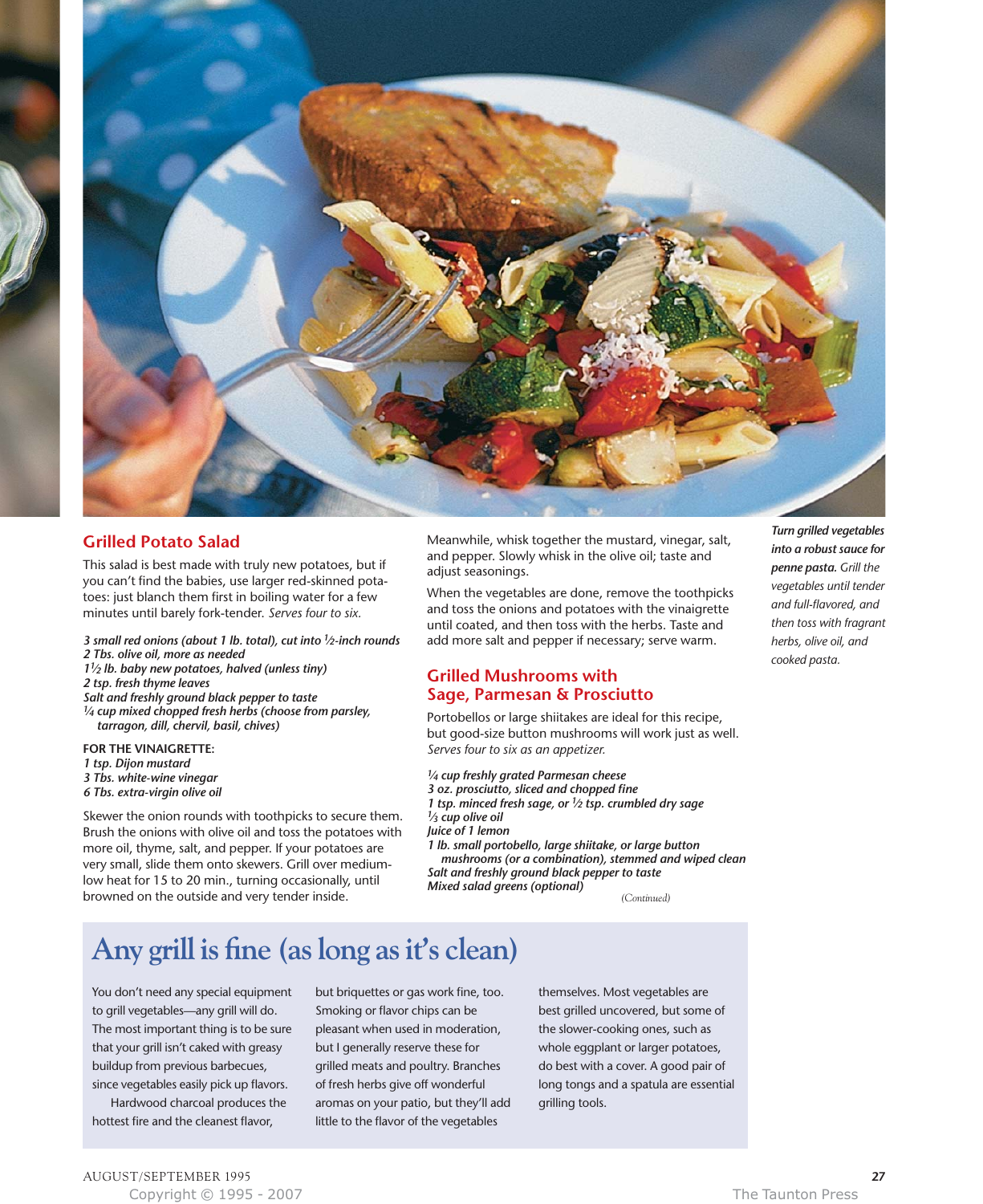

#### *These slender*

*eggplant are oiled, seasoned, and ready to be grilled. They'll be brushed with a sesameginger glaze during cooking. All vegetables benefit from a light coat of oil, which both adds flavor and prevents them from sticking to the grill.*

Combine the Parmesan, prosciutto, sage, and 2 Tbs. of the olive oil. Set aside. Combine the rest of the oil with the lemon juice and brush it on the mushrooms. Season them with salt and pepper.

Put the mushrooms, gill side down, on the grill over medium heat. Turn after about 3 to 4 min. Grill another 3 to 4 min. until the juices begin to run and the mushrooms begin to soften. Move the mushrooms to the side of the grill. Spoon some of the Parmesan mixture into each mushroom. Cover the grill and let the mushrooms cook slowly for another 4 to 5 min. until the cheese has melted slightly. Serve warm, alone as an hors d'oeuvre or on mixed greens as a first course.

#### **Japanese Eggplant with Sesame-Ginger Glaze**

Slender Japanese eggplant work beautifully for this recipe, and they don't need to be salted in advance to remove bitterness. If you can't find them, cut a regular eggplant into half-inch rounds, salt generously, and let sit in a colander for half an hour. Pat dry and continue with the recipe. *Serves four to six.*

- *1 Tbs. rice-wine or cider vinegar*
- *1 Tbs. soy sauce*
- *1 Tbs. hoisin sauce (optional)*
- *3 Tbs. toasted sesame oil*
- *1 tsp. sugar*
- *2 tsp. minced fresh ginger*
- *3 cloves garlic, minced*
- *8 small Japanese eggplant (about 4 oz. each), halved lengthwise 2 Tbs. oil*
- *Salt and freshly ground black pepper to taste*
- *2 scallions, minced*

# **A guide to grilling vegetables**

*Here's a guide to preparing your vegetables for the grill. The entries are ranked from quickest- to slowest-cooking. All vegetables should be brushed with a light coat of oil.*

#### **QUICKEST COOKING TIMES**

| <b>Asparagus</b>              | Trim off tough stems                                                                                                                                                      |
|-------------------------------|---------------------------------------------------------------------------------------------------------------------------------------------------------------------------|
| <b>Bell pepper slices</b>     | Core, seed, cut into strips                                                                                                                                               |
| Corn                          | Peel back husk, remove silk,<br>tie husk back together, soak<br>in water 30 min.; or remove<br>husk and silk entirely, brush<br>with oil or butter, and grill<br>directly |
| <b>Mushrooms</b>              | Wipe clean and remove stem                                                                                                                                                |
| <b>Onion slices</b>           | Secure with toothpick                                                                                                                                                     |
| <b>Scallions</b>              | Cut off root ends                                                                                                                                                         |
| Zucchini and<br>summer squash | Slice lengthwise                                                                                                                                                          |

#### **MODERATE COOKING TIMES**

| <b>Baby carrots</b>          | Wash but don't peel                                                                                                                                                     |
|------------------------------|-------------------------------------------------------------------------------------------------------------------------------------------------------------------------|
| <b>Beets</b>                 | Scrub and cut into small<br>wedges                                                                                                                                      |
| Eggplant                     | Cut half-inch slices; for<br>Japanese eggplant, slice<br>lengthwise                                                                                                     |
| Fennel                       | Remove feathery tops, peel<br>fibrous strings, cut in wedges                                                                                                            |
| <b>Leeks</b>                 | Cut off root end, remove<br>green and tough outer<br>leaves, split in half length-<br>wise, rinse thoroughly; large<br>leeks can be blanched for a<br>few minutes first |
| New potatoes                 | Halve or quarter                                                                                                                                                        |
| Whole bell peppers           | Grill until skin is charred,<br>transfer to a bowl and cover<br>until cool enough to<br>handle, slip off skin                                                           |
| <b>LONGEST COOKING TIMES</b> |                                                                                                                                                                         |
| <b>Artichokes</b>            | Parboil before grilling                                                                                                                                                 |
| <b>Garlic heads</b>          | Cut off top of head                                                                                                                                                     |

**Whole eggplant** Prick with fork